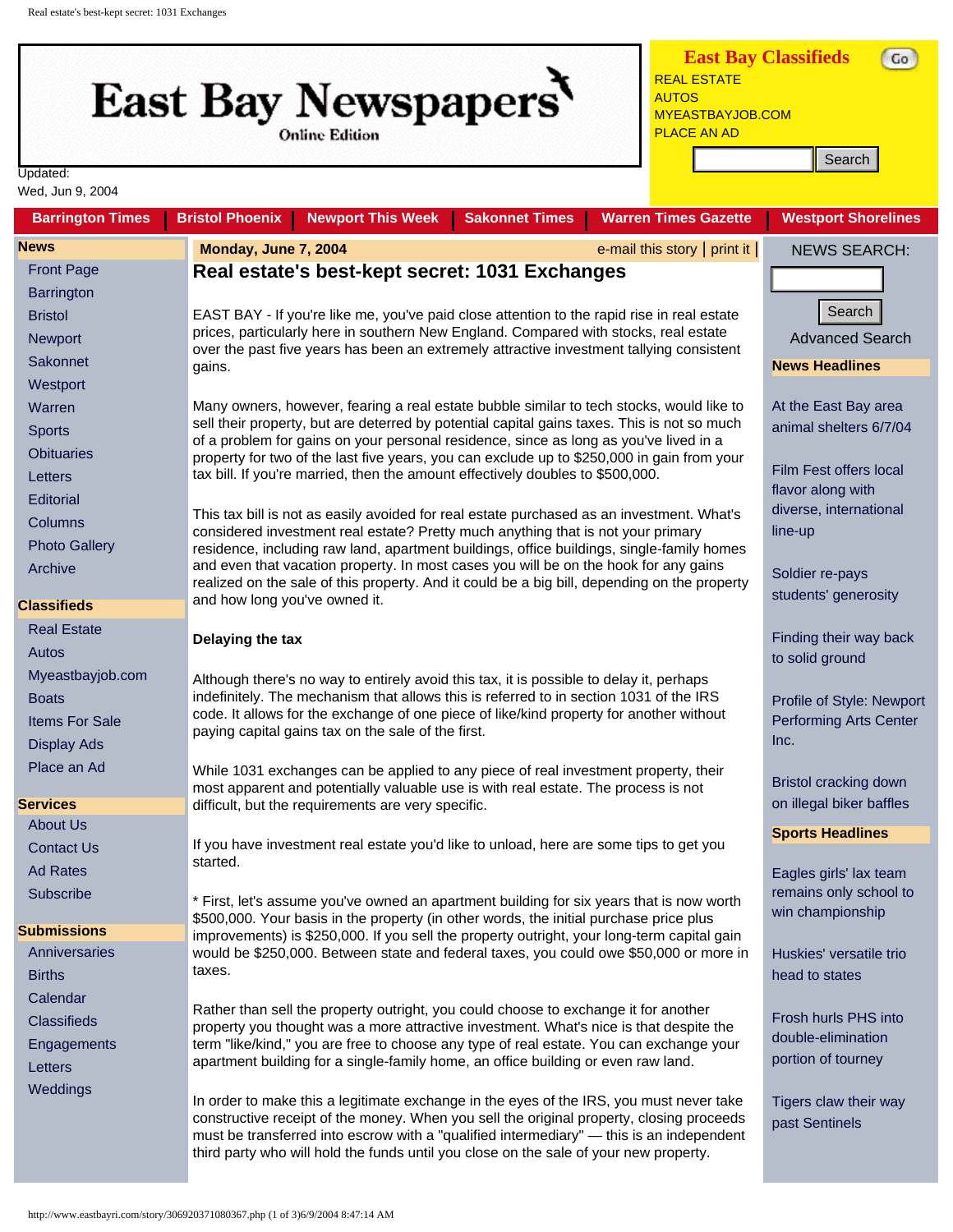





\* Timing is critical. The IRS gives specific deadlines you must meet to complete various phases of the transaction. The first deadline is identifying your new piece of property. The IRS requires that within 45 days after closing on your old property, you identify in writing up to four other properties you might purchase. You don't need to have a purchase and sales agreement signed, nor do you have to buy all four properties. But the one you do buy must be on that list. Once you have identified your candidates, you have 180 days from the original closing to close on the new property.

\* At that closing, your qualified intermediary will transfer your escrowed proceeds directly to the seller. You would then contribute any additional money needed to complete the transaction. When you file your tax return, you will also file form 8824 which will indicate the exchange. You will not owe any tax on the gain.

\* While you can trade down in value, it's important to remember any gain that is not rolled over to the new property will be taxed. So, if you exchanged your \$500,000 apartment building for a \$400,000 office building, you'll owe taxes on the \$100,000 that you took out of the deal.

\* What if you no longer want to own investment real estate? Speaking from experience, owning and managing investment property can be a lot of work. People easily tire of chores like maintenance, finding tenants and other property headaches. One alternative is to exchange your property for minority ownership in a much larger property. Many national real estate firms offer such "tenant in common" programs. Through one of these programs you could become a fractional owner of a class A office tower in some other part of the country, as an example. Each month the management company who acts as a general partner would send you your share of the rent. Meanwhile, your original investment remains untaxed until you sell it and actually realize the gain. The yields on these arrangements can be attractive and also allow you to diversify your real estate holdings to other parts of the country.

## **The net net**

So where does this all end? The two alternatives are that you either end up selling your property or you die with it. If you chose to sell the property and realize your gains, you will be forced to pay the capital gains taxes you owe. If the sale represents a lifetime of real estate investment, the gains could be substantial.

However, if you string these exchanges out for the rest of your life and die with the property, your estate will receive a step up in basis, meaning the basis now becomes equal to value at date of death. This means that the gains you realized in your life will be essentially erased. New gains would start to accrue beginning at your death so your beneficiary could sell the property immediately and pay little or no capital gains tax.

For some great information on the 1031 exchange process check out the website [www.1031ri.com.](http://www.1031ri.com/) You will find information on how to proceed, as well as answers to frequently asked questions. 1031 exchanges are a great tool, but come with some pretty specific requirements. When considering this transaction, be sure to consult with an experienced advisor. With some preparation you might be able to have your cake and eat it too.

Mr. Tutt is a Certified Financial Planner designee and managing Partner of Blackstone Capital Mgt. in Providence. You can reach him at 228-0100 or askoliver@blackstonecapital.com. He is also an instructor of Investments at Bryant College and a registered representative of Investment Advisors and Consultants, 804 West Park Ave., Ocean, NJ 07712; 732/493-1722.

## **The 1031 exchange step by step**

- \* Place your property up for sale
- \* Find a "qualified intermediary"

**Obituaries**  [Claire Poisson](http://www.eastbayri.com/story/336364117274185.php) [Anita Bucknell](http://www.eastbayri.com/story/347505108697824.php) [Doris R. Intondi](http://www.eastbayri.com/story/291800151668190.php) [Rosemarie Mitchell](http://www.eastbayri.com/story/302941143180390.php) [Ethel Augusto](http://www.eastbayri.com/story/314082134692590.php)





<mark>your bargains</mark> e here...